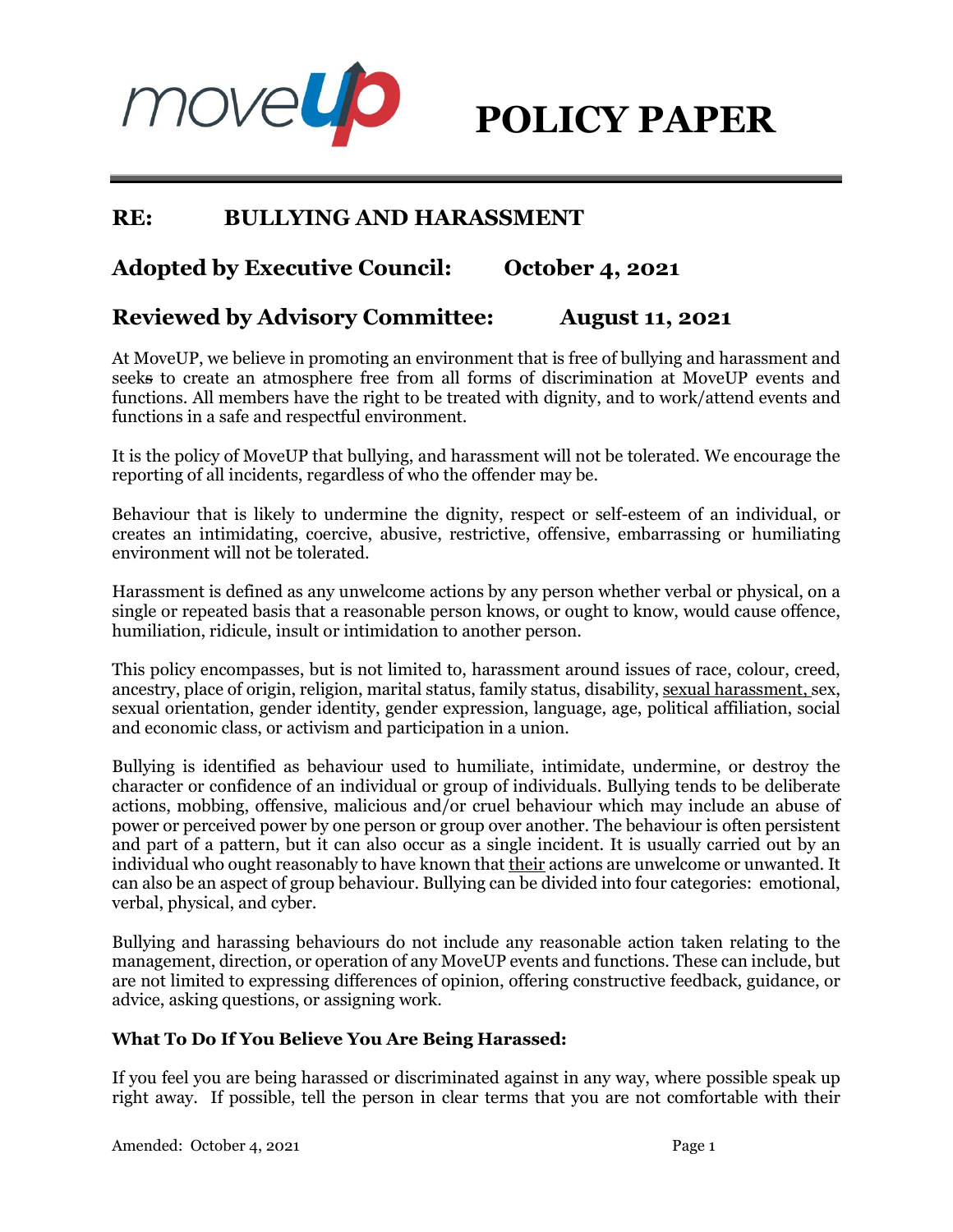behaviour(s), and that you want it to stop. You can speak to the person directly, or write them a letter (date it and keep a copy).

You should keep notes regarding all incidents of unwelcome or harassing behaviours. Write down what has happened, when, where, how often, who else was present, and how you feel about it.

If your efforts to get the person to stop are unsuccessful, or if you don't feel comfortable approaching them yourself, then you may proceed with the complaint.

## **Complaint and Investigation Procedures:**

Complaints of harassment should be directed to the Ombudsperson (at union functions where they have been appointed), or to any Job Stewards, Executive Councillor or Executive Board member.

If you choose to proceed with a complaint, the following process will apply.

- 1. Your complaint should be made in writing.
	- a. If the Ombudsperson, Job Steward, Executive Councillor or Executive Member is involved in the matter, you can submit your complaint directly to the President.
	- b. If the President is involved in the matter, you can submit your complaint directly to the Secretary-Treasurer.
	- c. The written complaint should contain a brief summary of the relevant facts (including dates), the names of the persons involved and any witnesses, and the remedy you are requesting.
- 2. All complaints will be taken seriously and will be dealt with quickly and fairly.
- 3. The President and/or designate will begin by reviewing your complaint to determine whether your allegations would, if proven, fit within the definition of harassment or discrimination set out above. If they would not, then the complaint will be dismissed without an investigation. If they would, then the complaint will be investigated.
- 4. The investigation will be conducted by a person appointed by the President or designate. Investigations will be undertaken promptly and diligently and will be as thorough as necessary. We are committed to being fair and impartial, providing equal treatment for both the complainant and respondent in evaluating the allegations.
- 5. The investigator will interview the complainant, the alleged harasser, and any witnesses. All the parties and witnesses have a responsibility to co-operate with the investigation.
- 6. Both the complainant and the alleged harasser have the right to be accompanied by someone with whom they feel comfortable during any interviews or meetings.
- 7. An investigation will usually involve the following steps:
	- a. Getting all pertinent information from the complainant;
	- b. Informing the alleged harasser about the complaint, and getting their response;
	- c. Interviewing any witnesses;
	- d. Reviewing any relevant document(s); and
	- e. Deciding whether, on a balance of probabilities, discrimination or harassment did take place.
- 8. If the investigator finds that the complaint is valid, they will report in writing to the President or designate, within a week of completing the investigation.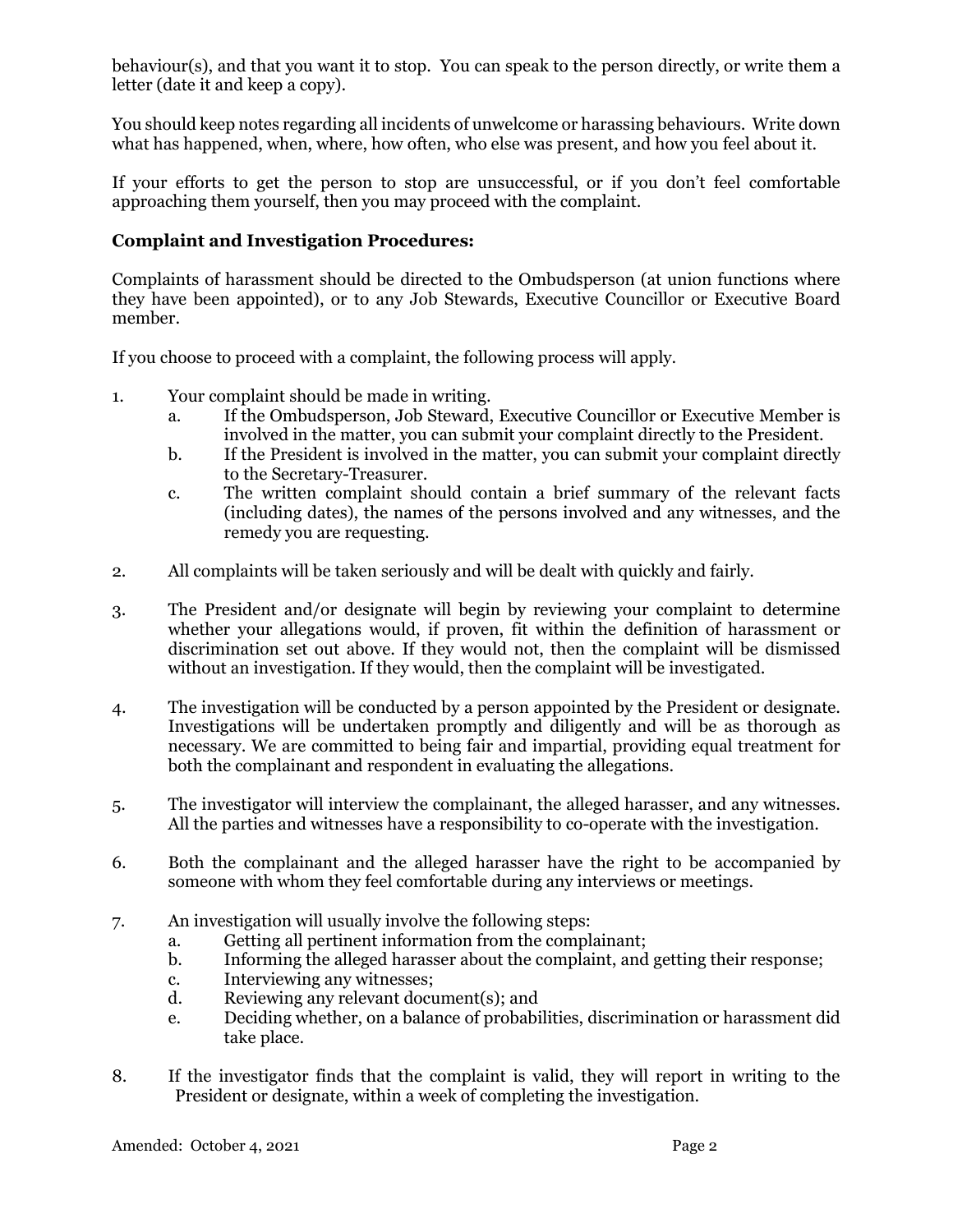- 9. After considering the investigator's report, the President or designate will decide what action to take and will inform both parties of the decision, in writing, within a week of the report being submitted.
- 10. MoveUP will keep a written record of all investigations, including the findings.

# **Remedies:**

If the President or designate finds that discrimination or harassment has occurred, then a decisive and suitable action will be taken, possibly including charges under the MoveUP Constitution.

#### **Unsubstantiated Complaints:**

If there is not enough evidence to support an allegation of harassment or discrimination, the complaint will be dismissed.

## **Complaints Made in Bad Faith:**

Complaints of discrimination or harassment are serious matters. Members who are found to have made false, frivolous, vexatious, or vindictive accusations in bad faith may be subject to disciplinary action.

#### **Retaliation:**

Any member who retaliates against a person who has been involved in a harassment complaint, may be subject to disciplinary action.

#### **Mediation:**

As an alternative to a formal investigation, a complaint may be dealt with through a consensual mediation process. After reviewing the written complaint received, and where it appears that mediation may be an appropriate option, MoveUP may offer a consensual mediation process to the parties.

Consensual mediation will require the agreement of the complainant and the alleged harasser.

The mediation will be conducted by a person appointed by the President or their designate. It will be approached in an unbiased manner.

When a resolution is reached, and the complainant and the alleged harasser agree in writing to the resolution, the matter will be considered concluded. The written agreed-to resolution will be placed on file.

In the event that the consensual mediation does not result in a resolution of the complaint, the complaint will be investigated under the procedure described above.

#### **Confidentiality:**

Every reasonable effort will be made to ensure confidentiality throughout the process except where disclosure is necessary for the purposes of investigation or as required by law.

This process is not intended to circumvent or supercede any other process or remedy that may be available (i.e. collective agreements, Human Rights Codes, Constitutions, criminal charges, civil litigation, etc.).